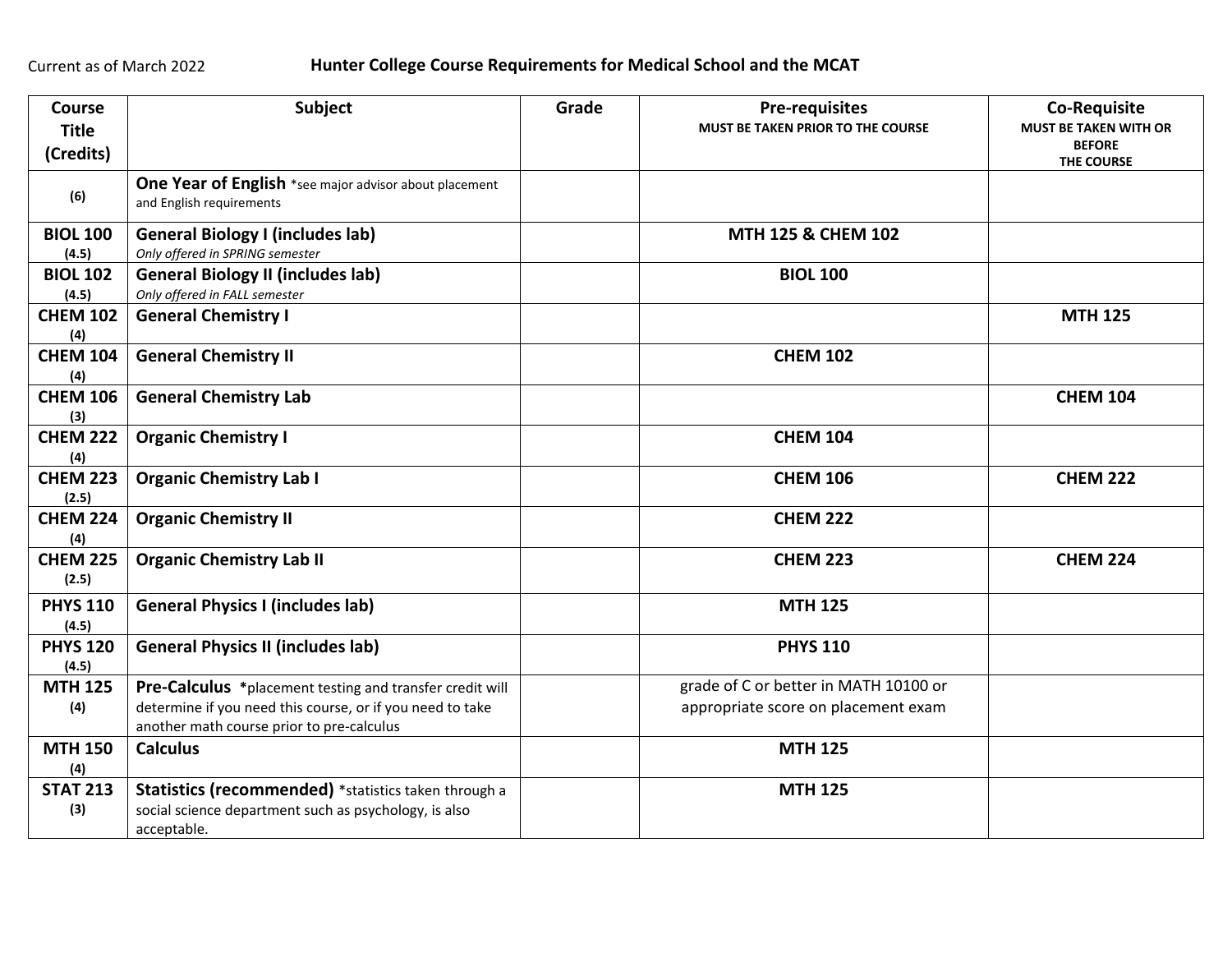**We also recommend that Pre-Med students take:**

| <b>BIOL 203</b>        | <b>Molecular Biology and Genetics</b> |    | BIOL 100 and 102 or equiv; CHEM 102, 104, | <b>CHEM 222, 223</b>     |
|------------------------|---------------------------------------|----|-------------------------------------------|--------------------------|
| (4.5)                  | Only offered in SPRING semester       |    | 106 or equiv.                             |                          |
| <b>BIOL 300</b>        | <b>Biological Chemistry</b>           |    | <b>BIOL 203, CHEM 222, 223</b>            | <b>CHEM 224</b>          |
| (4.5)                  | Only offered in FALL semester         |    |                                           |                          |
| *********              |                                       | or | *************************************     | ************************ |
| <b>CHEM 376</b><br>(3) | <b>Biochemistry</b>                   |    | <b>CHEM 224</b>                           |                          |
| <b>CHEM 377</b><br>(3) | <b>Biochemistry II</b>                |    | CHEM 376 or BIOL 300                      |                          |
| <b>CHEM 378</b><br>(3) | <b>Biochemistry Lab</b>               |    | CHEM 223 and CHEM 376 or CHEM 640         |                          |
| PSYCH100<br>(3)        | <b>Introduction to Psychology</b>     |    |                                           |                          |
| <b>SOC101</b><br>(3)   | <b>Introduction to Sociology</b>      |    |                                           |                          |

**We also recommend that Pre-Dental students take:**

| <b>BIOL 303</b><br>(4.5) | <b>Cell Biology</b>                                          |    | <b>BIOL 300 or Dept. permission</b>  |                      |
|--------------------------|--------------------------------------------------------------|----|--------------------------------------|----------------------|
| <b>BIOL 300</b><br>(4.5) | <b>Biological Chemistry</b><br>Only offered in FALL semester |    | <b>BIOL 203, CHEM 222, 223</b>       | <b>CHEM 224</b>      |
| <b>CHEM 376</b><br>(3)   | <b>Biochemistry</b>                                          | or | <b>CHEM 224</b>                      |                      |
| <b>CHEM 377</b><br>(3)   | <b>Biochemistry II</b>                                       |    | CHEM 376 or BIOL 300                 |                      |
| <b>CHEM 378</b><br>(3)   | <b>Biochemistry Lab</b>                                      |    | CHEM 223 and CHEM 376 or CHEM 640    |                      |
| <b>BIOL 203</b>          | <b>Molecular Biology and Genetics</b>                        |    | BIOL 100 and 102 or equiv; CHEM 102, | <b>CHEM 222, 223</b> |
| (4.5)                    | Only offered in SPRING semester                              |    | 104, 106 or equiv.                   |                      |

# **We also recommend that Pre-Veterinary students take:**

| <b>BIOL 303</b><br>(4.5) | <b>Cell Biology</b>                                                      | <b>BIOL 300 or Dept. permission</b>                        |                      |
|--------------------------|--------------------------------------------------------------------------|------------------------------------------------------------|----------------------|
| <b>BIOL 230</b><br>(3)   | <b>Fundamentals of Microbiology</b><br>Only offered in SPRING semester   | CHEM 100, 101, 120, 121 or equiv; BIOL<br>120              | <b>BIOL 122</b>      |
| <b>BIOL 300</b><br>(4.5) | <b>Biological Chemistry</b>                                              | <b>BIOL 203, CHEM 222, 223</b>                             | <b>CHEM 224</b>      |
| <b>BIOL 203</b><br>(4.5) | <b>Molecular Biology and Genetics</b><br>Only offered in SPRING semester | BIOL 100 and 102 or equiv; CHEM 102,<br>104, 106 or equiv. | <b>CHEM 222, 223</b> |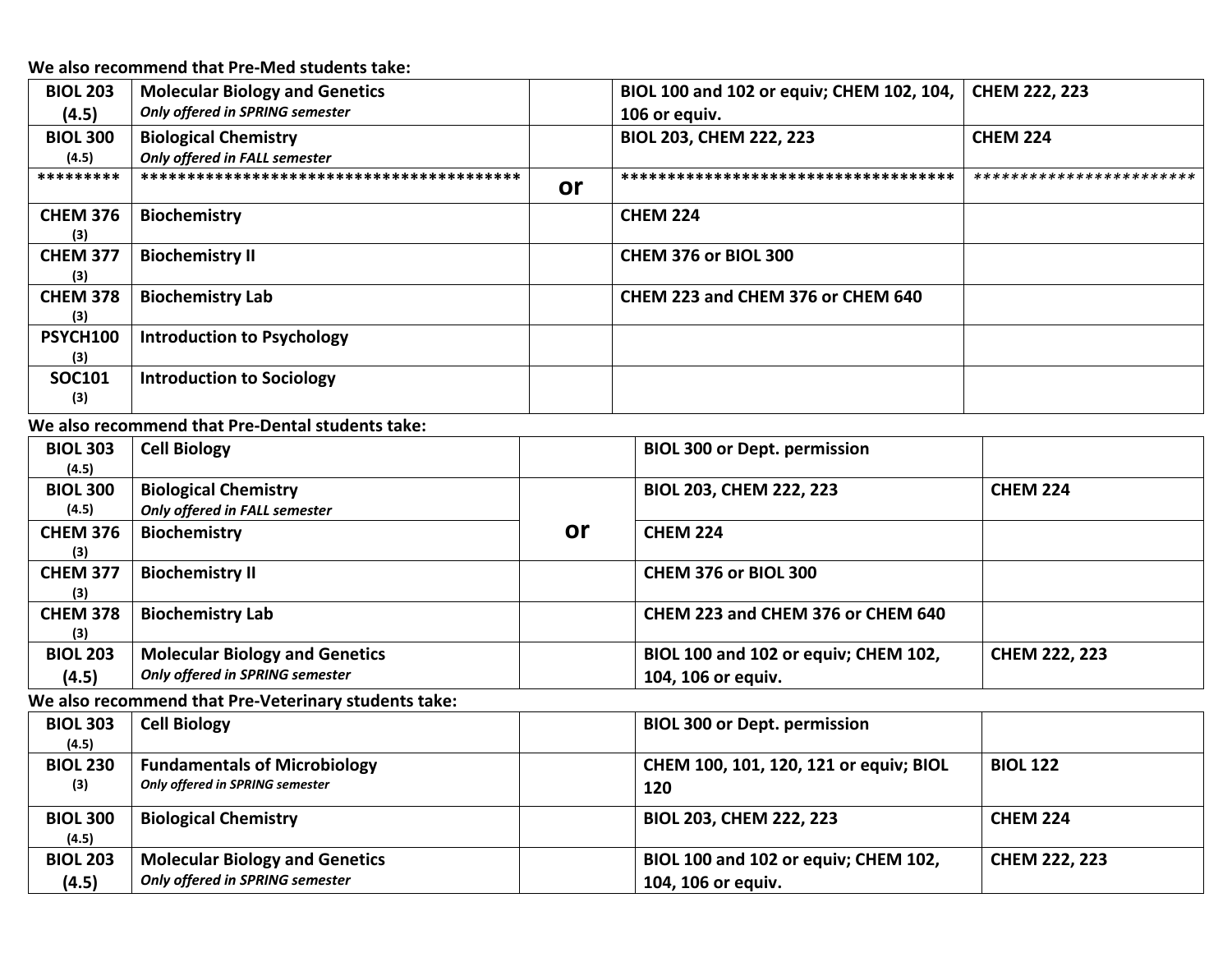**We also recommend that Pre-Optometry students take:**

| <b>BIOL 120</b> | <b>Anatomy and Physiology I</b>                 | <b>CHEM 100, 101</b>                | <b>CHEM 120, 121</b> |
|-----------------|-------------------------------------------------|-------------------------------------|----------------------|
| (4.5)           | Only offered in FALL semester                   |                                     |                      |
| <b>BIOL 122</b> | <b>Anatomy and Physiology II</b>                | <b>BIOL 120 or equiv.</b>           |                      |
| (4.5)           | Only offered in SPRING semester                 |                                     |                      |
| <b>BIOL 303</b> | <b>Cell Biology</b>                             | <b>BIOL 300 or Dept. permission</b> |                      |
| (4.5)           |                                                 |                                     |                      |
| <b>BIOL 300</b> | <b>Biological Chemistry</b>                     | <b>BIOL 203, CHEM 222, 223</b>      | <b>CHEM 224</b>      |
| (4.5)           |                                                 |                                     |                      |
| <b>MATH 155</b> | <b>Calculus with Analytic Geometry II</b>       | <b>MATH 150</b>                     |                      |
| (4)             | Only required Pennsylvania College of Optometry |                                     |                      |

### **We also recommend that Pre-Podiatry students take:**

| <b>BIOL 120</b>                                        | <b>Anatomy and Physiology I</b>  | CHEM 100, 101                       | <b>CHEM 120, 121</b> |  |
|--------------------------------------------------------|----------------------------------|-------------------------------------|----------------------|--|
| (4.5)                                                  | Only offered in FALL semester    |                                     |                      |  |
| <b>BIOL 122</b>                                        | <b>Anatomy and Physiology II</b> | BIOL 120 or equiv.                  |                      |  |
| (4.5)                                                  | Only offered in SPRING semester  |                                     |                      |  |
| <b>BIOL 303</b>                                        | <b>Cell Biology</b>              | <b>BIOL 300 or Dept. permission</b> |                      |  |
| (4.5)                                                  |                                  |                                     |                      |  |
| <b>BIOL 300</b>                                        | <b>Biological Chemistry</b>      | <b>BIOL 203, CHEM 222, 223</b>      | <b>CHEM 224</b>      |  |
| (4.5)                                                  |                                  |                                     |                      |  |
| Notes: STAT 213 is not requirement for Podiatry school |                                  |                                     |                      |  |

## **Please select a track**

| □ Pre-Dental   | $\vert$ $\Box$ Pre-Med | $\vert$ $\Box$ Pre -Optometry |
|----------------|------------------------|-------------------------------|
| □ Pre-Podiatry | □ Pre-Veterinary       |                               |

**Name:**\_\_\_\_\_\_\_\_\_\_\_\_\_\_\_\_\_\_\_\_\_\_\_\_\_\_\_\_\_\_\_\_\_\_\_\_**Cumulative GPA:**\_\_\_\_\_\_\_\_\_\_\_\_\_\_\_\_\_\_\_\_\_\_\_\_\_\_\_\_\_\_\_**BCPM GPA:**\_\_\_\_\_\_\_\_\_\_\_\_\_\_\_\_\_\_\_\_\_\_\_\_\_\_